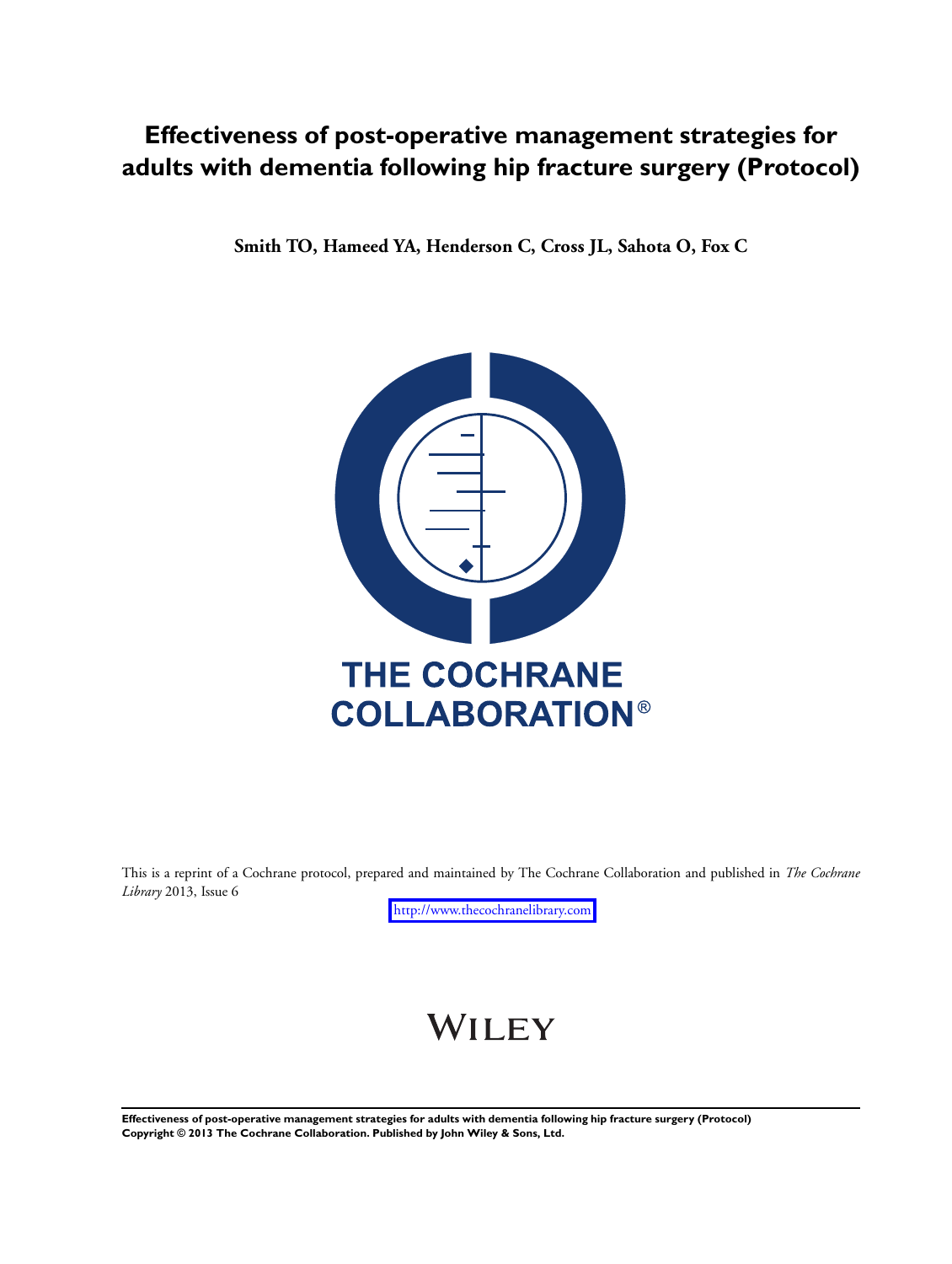## **TABLE OF CONTENTS**

|                                          | - 6             |
|------------------------------------------|-----------------|
|                                          | - 6             |
|                                          | $\overline{9}$  |
| CONTRIBUTIONS OF AUTHORS (CONTRIBUTIONS) | $\overline{10}$ |
|                                          |                 |
|                                          |                 |
|                                          |                 |

**Effectiveness of post-operative management strategies for adults with dementia following hip fracture surgery (Protocol) i Copyright © 2013 The Cochrane Collaboration. Published by John Wiley & Sons, Ltd.**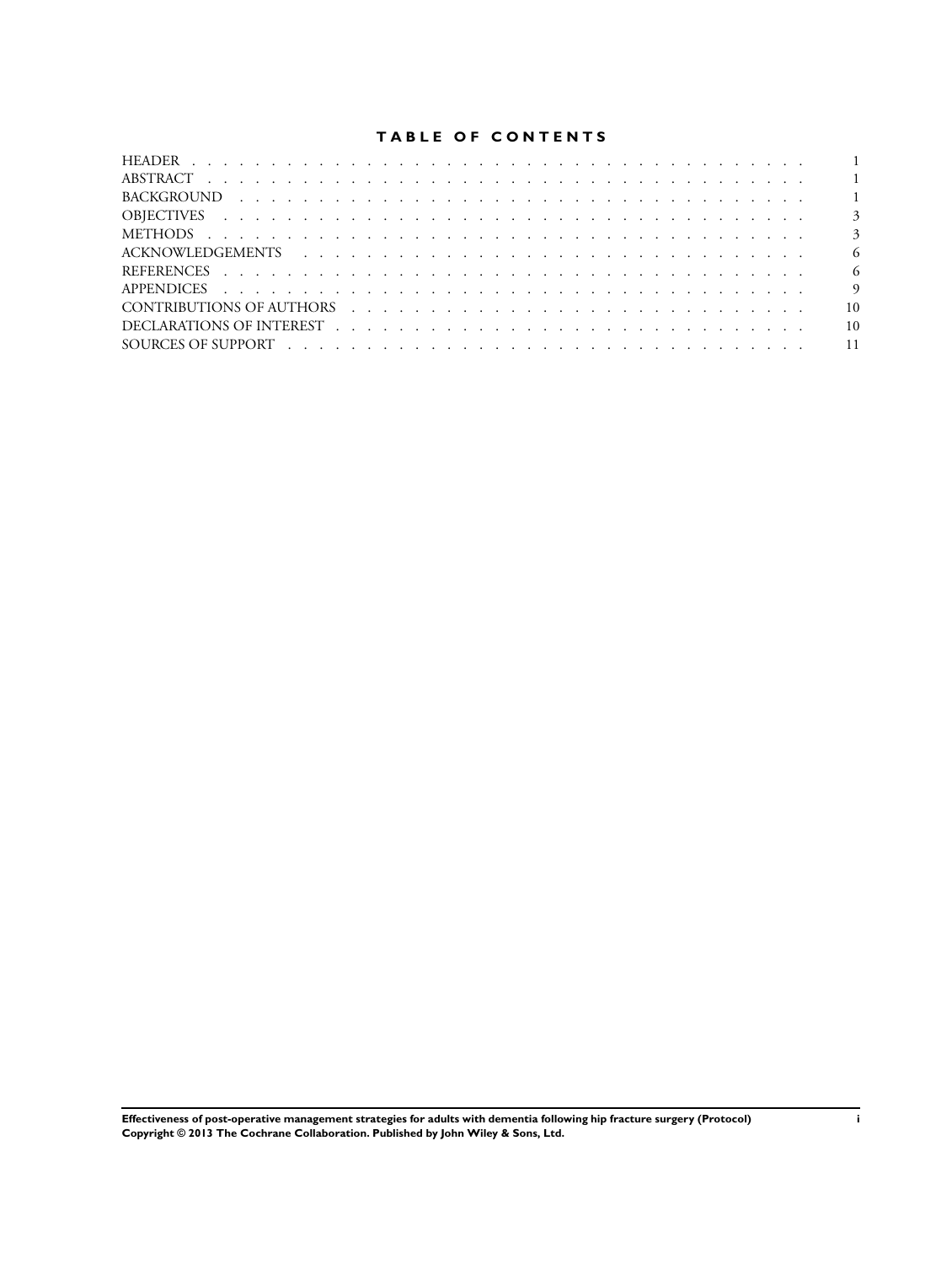<span id="page-2-0"></span>**[Intervention Protocol]**

## **Effectiveness of post-operative management strategies for adults with dementia following hip fracture surgery**

Toby O Smith<sup>1</sup>, Yasir A Hameed<sup>2</sup>, Catherine Henderson<sup>3</sup>, Jane L Cross<sup>4</sup>, Opinder Sahota<sup>5</sup>, Chris Fox<sup>6</sup>

<sup>1</sup> Faculty of Medicine and Health Sciences, University of East Anglia, Norwich, UK. <sup>2</sup> Psychiatry, Norfolk and Suffolk NHS Foundation Trust, Hellesden Hospital, Norwich, UK. <sup>3</sup>Personal Social Services Research Unit, London School of Economics and Political Science, London, UK. <sup>4</sup>School of Allied Health Professions, University of East Anglia, Norwich, UK. <sup>5</sup>Healthcare of Older People, Nottingham University Hospitals NHS Trust, QMC, Nottingham, UK. <sup>6</sup>Norwich Medical School, Norwich, UK

Contact address: Toby O Smith, Faculty of Medicine and Health Sciences, University of East Anglia, Queen's Building, Norwich, Norfolk, NR4 7TJ, UK. [toby.smith@uea.ac.uk.](mailto:toby.smith@uea.ac.uk)

**Editorial group:** Cochrane Dementia and Cognitive Improvement Group. **Publication status and date:** New, published in Issue 6, 2013.

**Citation:** Smith TO, Hameed YA, Henderson C, Cross JL, Sahota O, Fox C. Effectiveness of post-operative management strategies for adults with dementia following hip fracture surgery. *Cochrane Database of Systematic Reviews* 2013, Issue 6. Art. No.: CD010569. DOI: 10.1002/14651858.CD010569.

Copyright © 2013 The Cochrane Collaboration. Published by John Wiley & Sons, Ltd.

## **A B S T R A C T**

This is the protocol for a review and there is no abstract. The objectives are as follows:

To assess the effects of different post-operative management strategies for people with dementia following hip fracture surgery, with a bias towards dementia and cognitive or behavioural outcomes.

## **B A C K G R O U N D**

## **Description of the condition**

The hip joint is the articulation between the thigh bone (femur) and the pelvis. The term 'hip fracture' encompasses all fractures of the upper (proximal) part of the thigh bone (femur). Hip fractures are commonly divided into two types: intracapsular fractures, which represent those that occur within or proximal to the attachment of the hip joint capsule to the femur; and extracapsular, which represent fractures occurring outside or lower (distal) to the hip joint capsule ([Parker 2010](#page-7-0)). Hip fracture is a common injury in the elderly population.

The majority of people undergo hip surgery following hip fracture [\(Uzoigwe 2012](#page-7-0)). The location of the fracture, stability and degree of comminution (number of pieces the bone breaks into) determine which operative procedure should be undertaken in order to repair the hip fracture. The aim of surgery, irrespective of the type of operation, is to reduce pain, facilitate early weight-bearing mobility to improve outcomes, and to facilitate independence in activities of daily living, such as bathing, dressing, and continence [\(Handoll 2009](#page-7-0)). A delay in surgical intervention is known to be a key factor in producing poorer outcomes [\(Vidal 2012](#page-7-0)).

The annual hip fracture incidence rate has been estimated as 1.29/ 1000 person-years in males and 2.24/1000 person-years in females [\(Adams 2012](#page-7-0)). This figure is likely to rise over the next few years as the population is increasing in age ([Cummings 2002](#page-7-0)). It is the most common physical rehabilitation condition for older adults [\(Lenze](#page-7-0) [2007](#page-7-0)), seen in both those who are cognitively intact and those with all degrees of cognitive impairment, and is associated with

**Effectiveness of post-operative management strategies for adults with dementia following hip fracture surgery (Protocol) 1 Copyright © 2013 The Cochrane Collaboration. Published by John Wiley & Sons, Ltd.**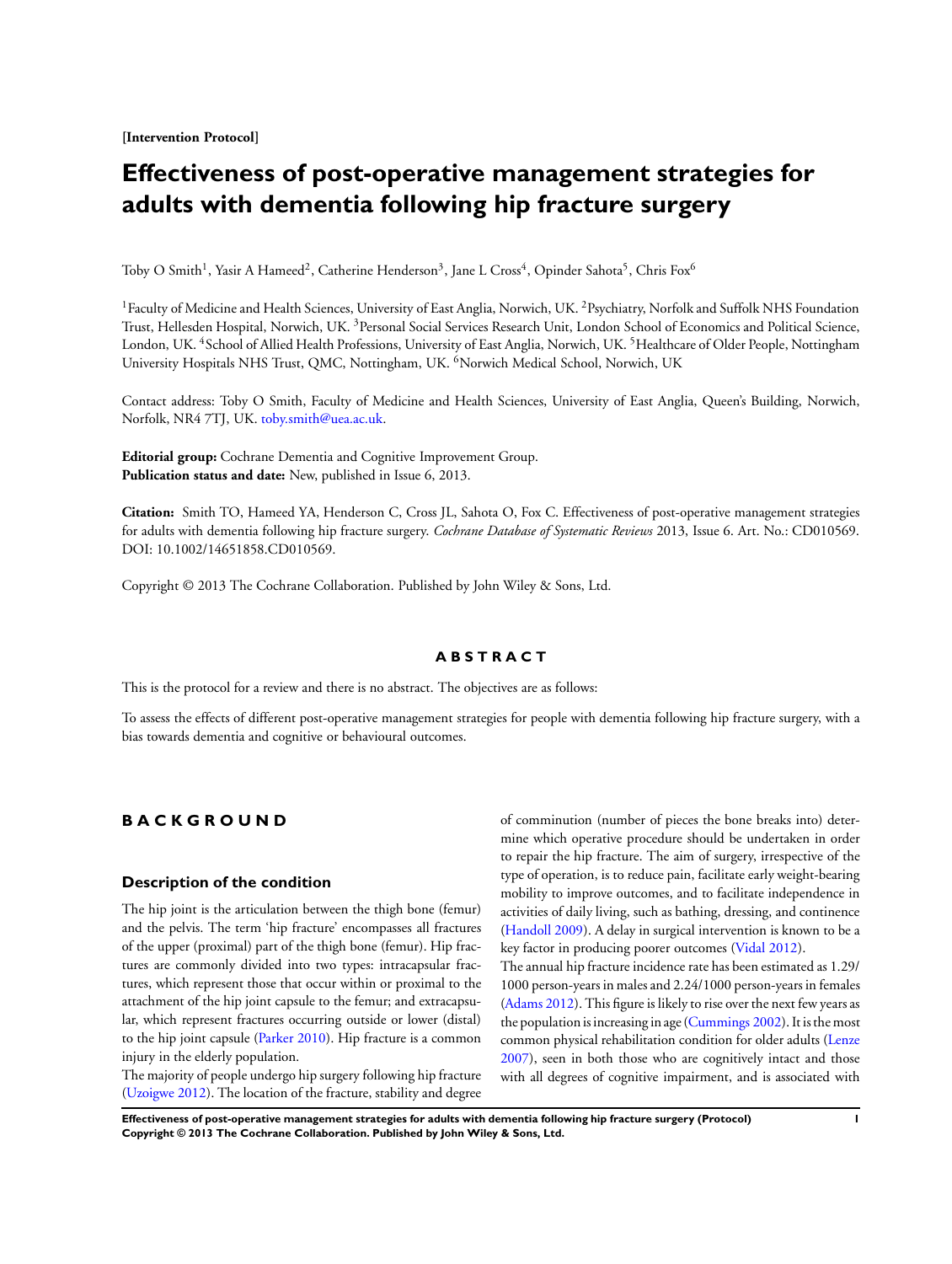significant pain and loss of independence and function ([Morrison](#page-7-0) [2000](#page-7-0)). Thirty-three per cent to 37% of patients return to their prior level of function by six months, including those needing assistance, but only 24% are independent in locomotion at by six months ([Magaziner 2002](#page-7-0)).

Dementia is a global loss of cognitive and intellectual functioning, which gradually interferes with social and occupational perfor-mance [\(Lieberman 2006](#page-7-0); [McGilton 2012](#page-7-0)). It is a common condition with a significant impact on society. Hip fracture is nearly three times more common in people with dementia than in people without dementia ([Zhao 2012\)](#page-7-0). It is expected that the incidence of patients with dementia and hip fracture will increase during the next 25 years [\(Adunsky 2003](#page-7-0); [Knapp 2007\)](#page-7-0). Health and social care expenditure in England on people with dementia in the year following admission for fractured neck of femur has been estimated to be in excess of GBP 1 billion (GBP 1037 million in 2005 to 2006 prices), about GBP 0.4 billion higher than expenditure on those without dementia [\(Henderson 2007\)](#page-7-0). This was estimated as equating to approximately GBP 34,200 per person per annum for those without dementia and GBP 40,300 per person per annum for people with dementia ([Henderson 2007\)](#page-7-0).

## **Description of the intervention**

The provision of high-quality care for people following hip fracture has been identified as a major clinical need in the United Kingdom and elsewhere. This has been exemplified in the United Kingdom through the development of national guidelines ([NICE](#page-7-0) [2011](#page-7-0)), the introduction of specific financial incentives for highquality care through the 'Best Practice Tariff' ([NICE 2011\)](#page-7-0), and the national audit of standards of care provision to this population through the National Hip Fracture Database ([National Hip](http://www.nhfd.co.uk/) [Fracture Database 2013](http://www.nhfd.co.uk/)). For all hip fracture patients, initial management is usually provided in an acute hospital setting, where the person undergoes an operation for their hip fracture. Best practice often includes shared orthopaedic and geriatric (sometimes termed ortho-geriatric) care pre- and post-operatively to ensure that patients are medically fit for surgery and to monitor and manage any post-operative medical complications that may develop [\(Dy 2012](#page-7-0)). These may include pneumonia, anaemia, dehydration, pressure sores, or cardiovascular complications ([Dy 2012;](#page-7-0) [Jameson 2012\)](#page-7-0). During the initial hip fracture admission, or index admission [\(Drummond 2005\)](#page-7-0), health professionals such as nurses, pharmacists, occupational therapists, physiotherapists, social workers, and dieticians may be involved in the patient's recovery and rehabilitation ([Kammerlander 2010;](#page-7-0) [Stenvall 2012](#page-7-0)). Depending on their home circumstances and their post-operative functional capabilities, patients may be discharged directly to the residential setting they lived in, with or without community or out-patient rehabilitation, or may be transferred to an in-patient rehabilitation unit to receive continued multi-professional rehabilitation. Patients will remain in this rehabilitation setting until

they are sufficiently independent to be discharged to their preadmission residence or, if this is not achievable, they may be provided with residential or nursing home care ([Hashmi 2004\)](#page-7-0).

Over the past 15 years, developments in the management of people with hip fracture have been advanced ([Cameron 2000\)](#page-7-0). This has particularly been seen for those with dementia, who have specific and complex care needs [\(Cameron 2000;](#page-7-0) [Dy 2012](#page-7-0)). Over this period, research reports and subsequent clinical guidelines have recommended a number of interventions to improve outcomes for this group of patients [\(NICE 2011](#page-7-0)). These have included specific medical management by an ortho-geriatrician on specified hip-fracture wards, which is considered to enhance interdisciplinary team working; improvement of communication between health and social agencies ([Kammerlander 2010;](#page-7-0) [Stenvall](#page-7-0) [2012](#page-7-0)); provision of dedicated functional rehabilitation interventions across acute hospital and community rehabilitation settings [\(Al-Ani 2010](#page-7-0); [Huusko 2000](#page-7-0)); monitoring of post-operative complications including pressure sores [\(Söderqvist 2007](#page-7-0)); and optimisation of nutritional levels for this group of patients [\(Hershkovitz](#page-7-0) [2010](#page-7-0)). Specific rehabilitation strategies for this population have included enhanced rehabilitation with respect to orientation to the environment, clues, reminiscence and structured, familiarised routines. Such interventions can be delivered in a variety of healthcare and domiciliary settings.

## **How the intervention might work**

The interventions that have been proposed to improve the management of people with dementia who have suffered a hip fracture have been advocated to improve communication between healthcare professionals and provide generic and wider healthcare expertise than may conventionally be found on an orthopaedic ward or in a rehabilitation setting ([Söderqvist 2007](#page-7-0)). Recommended interventions have also included specifically targeting interventions and resources for this population, who have greater and more complex healthcare needs ([Söderqvist 2007\)](#page-7-0). These factors are acknowledged as possible explanations why a specific, targeted management programme for people with dementia following hip fracture may be advantageous over conventional, non-specific postoperative management ([Handoll 2009](#page-7-0)).

## **Why it is important to do this review**

More than three quarters of a million people in the UK have dementia. One in four National Health Service (NHS) beds are occupied by someone with dementia. Fractured hips and falls are the commonest reasons for hospital admission. People with dementia who sustain a hip fracture have more complex health problems with complications, disabilities, and social needs. Whilst previous reviews have examined the rehabilitation of people following hip fracture, none have specifically assessed the specialist rehabilitation

**Effectiveness of post-operative management strategies for adults with dementia following hip fracture surgery (Protocol) 2 Copyright © 2013 The Cochrane Collaboration. Published by John Wiley & Sons, Ltd.**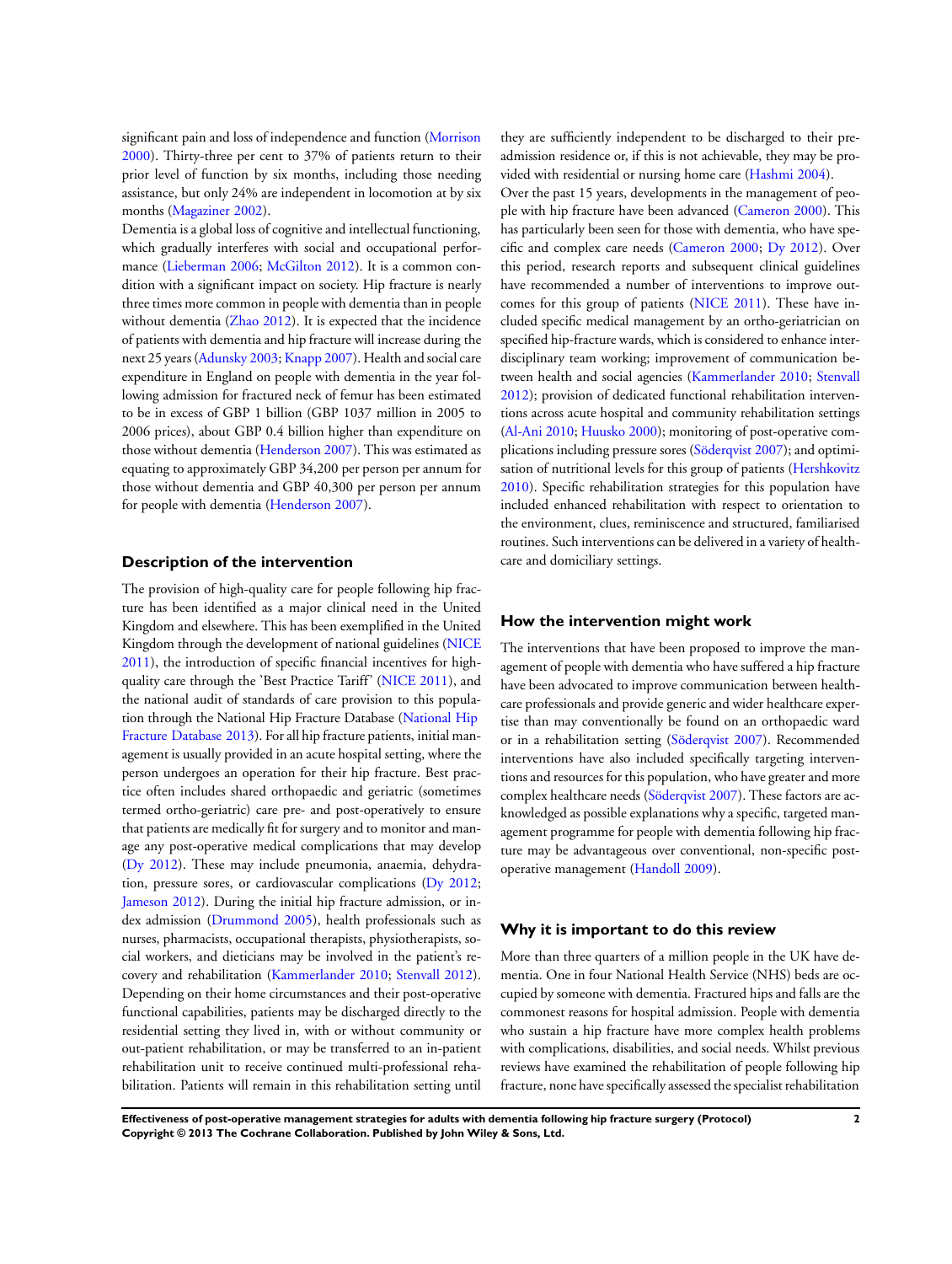strategies for those who have dementia. Since this population has complex care needs, and makes a major demands on healthcare services, this focused review of the literature is warranted.

In this population, factors such as depression, motivation, pain, and cognitive impairment have been cited as impacting on clinical outcomes ([Lenze 2007](#page-7-0)). Pain has been acknowledged as a particular problem since if pain management is inadequate, due to poor assessment, negative post-operative outcomes and complications such as pneumonia, atrophy, and thromboembolism can occur [\(Egbert 1996;](#page-7-0) [Feldt 1998](#page-7-0); [Morrison 1998\)](#page-7-0). These factors may adversely impact on the ability of a person to return to functional independence, the discharge destination, the length of their in-patient hospital stay and rehabilitation requirements. The resulting negative consequences, therefore, have a health economic impact, at a personal and a systems level. People who sustain a hip fracture and have dementia experience longer hospitalisations with poorer outcomes, such as higher mortality and morbidity rates, and have a greater risk of requiring nursing home placement and poorer functional recovery [\(Gruber-Baldini 2003;](#page-7-0) [Magaziner 1990;](#page-7-0) [Steiner](#page-7-0) [1997](#page-7-0)). However, whilst various interventions have been supported for the targeted rehabilitation of people with dementia who experience a hip fracture ([Al-Ani 2010;](#page-7-0) [Huusko 2000\)](#page-7-0), these are more expensive than conventional post-operative management following hip fracture ([Lenze 2007\)](#page-7-0). More evidence is needed on the relationship between the processes and outcomes of post-operative care, length of stay, and costs in the general population of hip fracture patients ([Hunt 2009](#page-7-0)), and in particular in the subpopulation of people with dementia ([Henderson 2007](#page-7-0)). Decisions as to whether to allocate limited health and social care resources to these new interventions can be informed by economic evaluation, the comparative analysis of outcomes and the costs of alternative treatment programmes [\(Drummond 2005](#page-7-0)).

Previous reviews have examined the literature on the use of management strategies for people with dementia who experience a hip fracture [\(Allen 2012](#page-7-0); [Handoll 2009](#page-7-0)). These have focused on clinical and functional outcomes. No reviews have specifically assessed the impact of such management programmes on behavioural, cognitive, or dementia-related outcomes for this population, nor on the relationship between these outcomes and resource use and costs. The purpose of this review is therefore to answer these important questions.

## **O B J E C T I V E S**

To assess the effects of different post-operative management strategies for people with dementia following hip fracture surgery, with a bias towards dementia and cognitive or behavioural outcomes.

## **M E T H O D S**

## **Criteria for considering studies for this review**

## **Types of studies**

We will include randomised, quasi-randomised (method of allocating participants to a treatment which is not strictly random, for example by hospital number) or cluster-randomised controlled clinical trials published in any language, evaluating the effectiveness of different post-operative management strategies for people with dementia following hip fracture surgery. We will include studies of costs and cost-effectiveness accompanying eligible effectiveness studies of post-operative management strategies for people with dementia following hip fracture surgery ([Shemilt 2008](#page-7-0)).

## **Types of participants**

We will include all people if they are aged 65 years or over, have been diagnosed with any form of dementia, and have undergone hip fracture surgery for a proximal femoral fracture. We will exclude studies where over 30% of participants presented with a mid-shaft or distal femoral fracture. Dementia should have been diagnosed using a validated instrument such as the Diagnostic and Statistical Manual IV [\(American Psychiatric Association 1994\)](#page-7-0) or International Classification of Diseases 10th revision (ICD-10) [\(World Health Organization 2007\)](#page-7-0). We will contact corresponding authors for further information if the method of diagnosing dementia is not stipulated in the original study. Participants may be resident in the community, in care homes, or hospitals for shortor long-term care.

### **Types of interventions**

We will include any form of post-operative management or rehabilitation programme following a hip fracture that is intended specifically for people with dementia or cognitive impairment. This may include post-operative recovery on a specialist orthogeriatric ward and enhanced rehabilitation with respect to: orientation to the environment, clues, reminiscence and structured, familiarised routines undertaken. Interventions may be delivered in acute hospital environments, community health or rehabilitation centres, in community centres or non-health settings, or domiciliary in people's homes and residences.

For comparison, we will compare study interventions to routine post-operative and rehabilitation management. Neither the intervention nor the control will be known until the search is conducted.

**Types of outcome measures**

**Primary outcomes**

**Effectiveness of post-operative management strategies for adults with dementia following hip fracture surgery (Protocol) 3 Copyright © 2013 The Cochrane Collaboration. Published by John Wiley & Sons, Ltd.**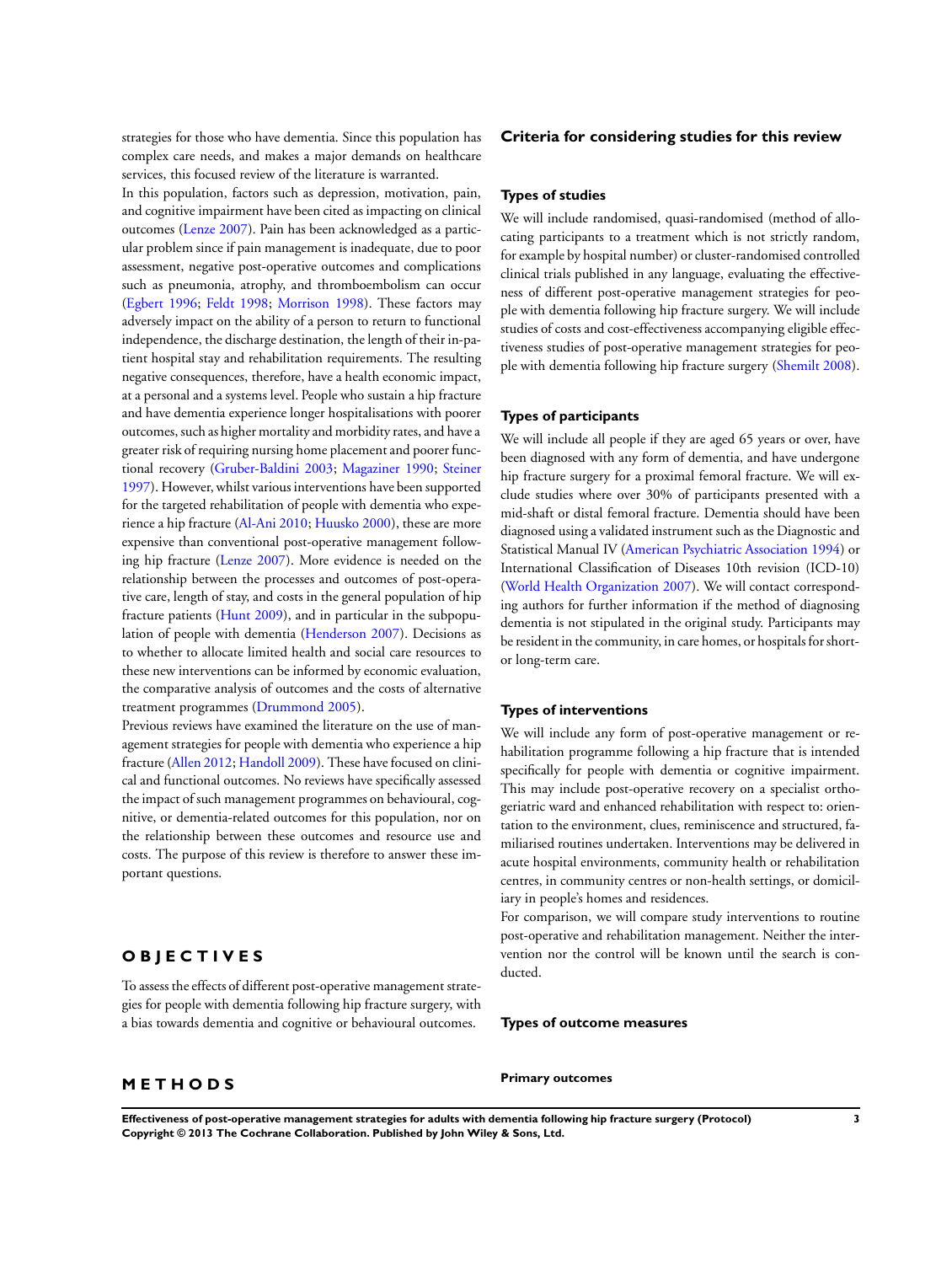• Cognitive function as assessed using (for example): Alzheimer's Disease Assessment Scale Cognitive Subscale (ADASCOG) ([Rosen 1984](#page-7-0)), Mini-Mental State Examination (MMSE) [\(Folstein 1975\)](#page-7-0), Abbreviated Mental Test [\(Hodkinson](#page-7-0) [1972](#page-7-0)), Addenbrooke's Cognitive Examination Revised (ACE-R) [\(Mathuranath 2005](#page-7-0)), Montreal Cognitive Assessment (MoCA) [\(Nasreddine 2005\)](#page-7-0), Hopkins Verbal Learning Test (HVLT-R) [\(Brandt 1991](#page-7-0)), the Informant Questionnaire on Cognitive Decline in the Elderly (IQCODE) ([Jorm 1989](#page-7-0)).

## **Secondary outcomes**

• Cognitively determined function as assessed with tools such as the: Barthel Index ([Mahoney 1965\)](#page-7-0), Nottingham Extended Activities of Daily Living Scale ([Nouri 1987](#page-7-0)), Oxford Hip Score [\(Dawson 1996\)](#page-7-0), and the Bristol Activities of Daily Living Score [\(Bucks 1996](#page-7-0)).

• Behaviour as assessed using: Neuropsychiatric Inventory (NPI) [\(Cummings 1994](#page-7-0)), Cohen-Mansfield Agitation Inventory (CMAI) [\(Cohen-Mansfield 1986](#page-7-0)).

• Quality of Life as assessed using: the Short Form-36 ([Ware](#page-7-0) [1992](#page-7-0)), Bath Assessment of Subjective Quality of Life in Dementia (BASQID) ([Trigg 2007](#page-7-0)), DEMQOL [\(Smith 2005](#page-7-0)), Short Form-12 ([Ware 1996\)](#page-7-0), EuroQol (EQ)-5D ([EuroQol](#page-7-0) [Group 1990](#page-7-0)), and Health Utility Index [\(Feeny 2002\)](#page-7-0) instruments.

• Tools assessing pain, from any cause, using methods suited to patients with dementia, such as the Pain Assessment in Advanced Dementia (PAINAD) [\(Warden 2003\)](#page-7-0).

• Mortality.

• Complications such as deep vein thrombosis, pressure sores, pneumonia.

• Use of health and social care resources: hospital length of stay, hospital re-admissions, discharge destination (to pre-injury setting, residential or nursing home care), use of primary and community care support services including general physician (GP) visits, medications and tests prescribed, also community and residential rehabilitation.

• Costs of hospitalisation, hospital re-admission, health and social care support in the community or in residential or nursing home care, and costs to people with dementia who have had a hip fracture and to their carers (such as travel, carers' lost production).

## **Search methods for identification of studies**

We will perform the search methods in accordance with the latest version in the *Cochrane Handbook for Systematic Reviews of Interventions* [\(Lefebvre 2011](#page-7-0)).

## **Electronic searches**

We will search ALOIS [\(www.medicine.ox.ac.uk/alois](http://www.medicine.ox.ac.uk/alois)), the Cochrane Dementia and Cognitive Improvement Group Specialized Register.

ALOIS is maintained by the Trials Search Co-ordinator and contains dementia and cognitive improvement studies identified from the following.

1. Monthly searches of a number of major healthcare databases: MEDLINE, EMBASE, CINAHL, PsycINFO, and LILACS.

2. Monthly searches of a number of trial registers: metaRegister of Controlled Trials; Umin Japan Trial Register; WHO Clinical Trials Registry Platform portal (which covers ClinicalTrials.gov; ISRCTN; Chinese Clinical Trial Register; German Clinical Trials Register; Iranian Registry of Clinical Trials; the Netherlands National Trials Register, plus others).

3. Quarterly search of the Central Register of Controlled Trials (CENTRAL) in *The Cochrane Library*.

4. Monthly searches of a number of grey literature sources: ISI Web of Knowledge Conference Proceedings; Index to Theses; Australasian Digital Theses.

5. Monthly searches of the NHS Economic Evaluation Database (NHS EED).

To view a list of all sources searched for ALOIS see [About ALOIS](http://www.medicine.ox.ac.uk/alois/content/about-alois) on the ALOIS website.

We will run additional separate searches in many of the above sources to ensure that the most up-to-date results are retrieved. The search strategy that will be used for the retrieval of reports of trials from MEDLINE (via the OvidSP platform) can be seen in [Appendix 1.](#page-10-0)

We will place no restriction on the search in respect to date of publication, risk of bias, or language of publication.

## **Searching other resources**

We will review the reference lists of all potentially eligible papers identified and all review papers related to this topic. We will also ask the corresponding authors of each included paper to review the search results to identify any papers not initially identified from the previous searches.

We will search the conference proceedings and abstracts from the British Orthopaedic Association Annual Congress, the European Federation of National Associations of Orthopaedics and Traumatology (EFORT), the British Hip Society, and British Trauma Society meetings. We will access these through the Journal of Bone & Joint Surgery (British Volume) [Orthopaedic Proceedings.](http://www.bjjprocs.boneandjoint.org.uk/) We will additionally search the [INSIDE](http://www.bl.uk/reshelp/atyourdesk/docsupply/collection/confs/index.html) (British Library database of conference proceedings and journals).

## **Data collection and analysis**

**Effectiveness of post-operative management strategies for adults with dementia following hip fracture surgery (Protocol) 4 Copyright © 2013 The Cochrane Collaboration. Published by John Wiley & Sons, Ltd.**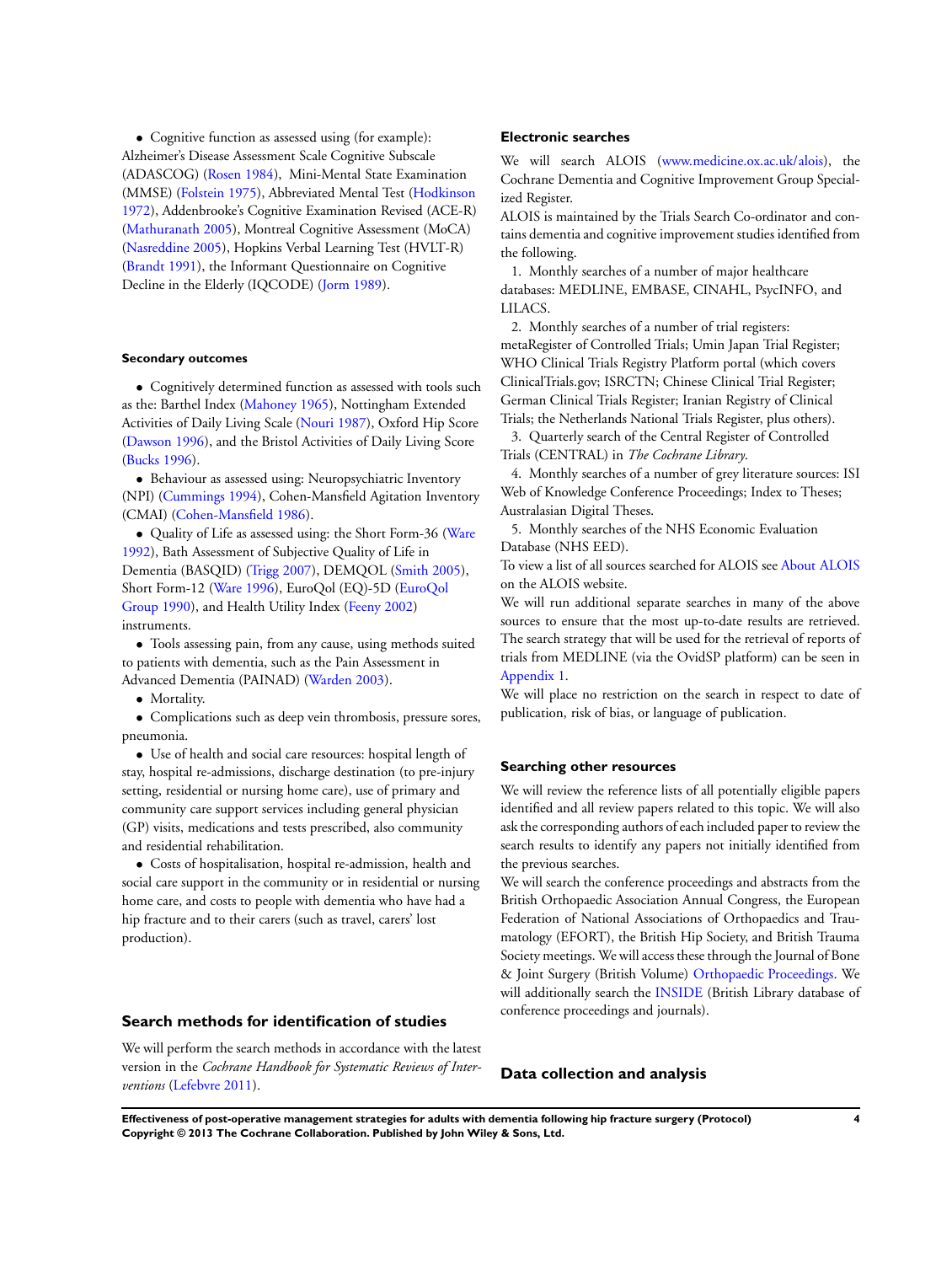## **Selection of studies**

Two review authors (TS and YH) will search the results of the search strategy. They will independently review the titles and abstracts of each citation. We will order the full text version of each potentially eligible trial. This will then be assessed independently by two review authors (TS and YH) in order to re-assess its eligibility. We will include all full text papers which still satisfy the eligibility criteria of the review. Any disagreements with regards to study eligibility will be discussed between the two review authors (TS and YH), and adjudicated by a third review author (CF).

### **Data extraction and management**

We will review each study which satisfies the eligibility criteria and its data will be extracted from the original publication independently by two review authors (TS and YH). They will record the data on a pre-defined eligibility database. Data extracted will include: country of origin, publication date, number of participants receiving each intervention, gender, age, and dementia diagnosis for participants, classification or type of femoral fracture, fracture fixation method, interval between fracture and surgical management, location of rehabilitation and post-operative management for each intervention, the post-operative management allocated to each group assessed, duration of intervention, follow-up period, outcome measurements used, and results from each intervention group during each follow-up period.

Disagreements between the review authors (TS and YH) will be resolved through discussion. If agreement is not reached, this will be adjudicated by a third review author (CF). All agreed data will then be tabulated into a single document on Review Manager version 5.1.

## **Assessment of risk of bias in included studies**

The quality of the included studies and their risk of bias will be evaluated using the Cochrane Collaboration 'Risk of bias' assessment tool ([Higgins 2011\)](#page-7-0). For each study, we will assess: sequence generation; allocation concealment; blinding; completeness of outcome data; and selective outcome reporting. For each domain, an assessment will be made of whether there is a low risk of bias (if the study matches the criteria), a high risk (if the study does not match the criteria), or unclear risk of bias (due to underreporting).

Risk of bias will be conducted independently by two review authors (TS and YH). Any disagreement on the risk of bias scoring will be resolved through discussion. If agreement cannot be reached, this will be adjudicated by a third review author (CF).

## **Measures of treatment effect**

We will assess whether meta-analysis is appropriate based on the heterogeneity of the study characteristics. When there is considerable variability between studies in respect to population, intervention, or follow-up procedure characteristics, we will perform a narrative review to summarise the treatment effect. When there is minimal or no heterogeneity between studies based on the study characteristics, we will conduct a pooled (meta-) analysis.

We will use a random-effects statistical model when  $I^2$  equates to more than 20%, or the Chi<sup>2</sup> P value is greater than 0.1. We will undertake a fixed-effect statistical model when  $I^2$  equates to less than or equal to 20% or Chi<sup>2</sup> has a P value less than or equal to 0.1. For each meta-analysis, we will calculate mean differences or standardised mean difference for continuous outcome data. We will calculate odd ratio statistics for dichotomous outcome data. We will present all meta-analysis results with 95% confidence intervals, and present forest plots.

## **Unit of analysis issues**

The individual participant will be the unit of analysis in this review, with the exception of cluster-randomisation trial where the unit of analysis will be the specific, randomised cluster. Some grouping of follow-up periods is anticipated. Therefore, we will present the results of short-term outcomes (randomisation to six post-operative weeks), mid-term (three months to 12 months post-randomisation), and longer-term outcomes (18 months onwards). This will reduce the risk of multiplicity of results ([Deeks 2011](#page-7-0)).

## **Dealing with missing data**

We will contact corresponding authors regarding any missing data from trials included in the review. When data are unavailable after contacting the corresponding author, we will acknowledge this. We will not impute missing outcome data for any outcomes. In the event of a study only providing imputed data, we will request that the corresponding author provide data on outcomes only from the participants who were assessed rather than estimated through imputation.

## **Assessment of heterogeneity**

We will evaluate study characteristic heterogeneity and statistical heterogeneity. We will assess study characteristic heterogeneity by examining the data extraction tables. Two review authors (TS and CF) will examine the data extraction table and assess the data for between-study variability with respect to population diagnosis, interventions (pre- and post-surgical), and outcome measurements. We will assess statistical heterogeneity for each metaanalysis through a visual assessment of the forest plot results in addition to evaluating the Chi<sup>2</sup> test and  $I<sup>2</sup>$  statistic. In accordance with Deeks et al ([Deeks 2011](#page-7-0)), we will interpret a Chi<sup>2</sup> test as significant with a P value of 0.10.  $I^2$  will be interpreted as: 0% to 40% not being important, 30% to 60% representing moderate heterogeneity, 50% to 90% representing substantial heterogeneity, and 75% to 100% representing considerable heterogeneity ([Deeks](#page-7-0)

**Effectiveness of post-operative management strategies for adults with dementia following hip fracture surgery (Protocol) 5 Copyright © 2013 The Cochrane Collaboration. Published by John Wiley & Sons, Ltd.**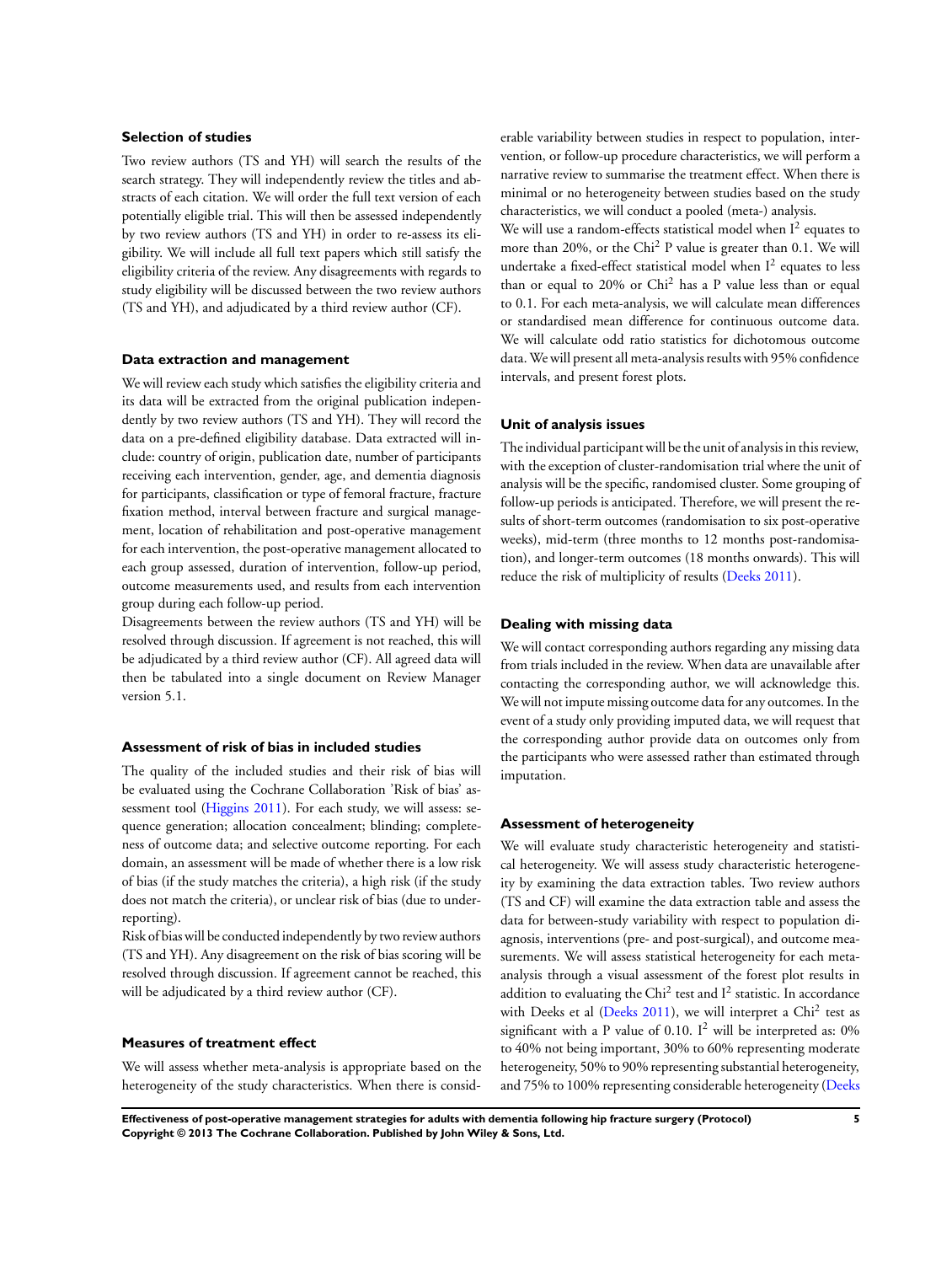<span id="page-7-0"></span>2011). As recommended by Deeks et al (Deeks 2011), we will interpret both the Chi<sup>2</sup> test and  $I^2$  statistic together to inform an overall assessment of statistical heterogeneity.

## **Assessment of reporting biases**

When data are available from at least 10 studies which form a meta-analysis for a specific outcome measurement, we will generate funnel plots to assess the risk of publication bias (Sterne 2011).

## **Data synthesis**

Two review authors (TS and CF) will evaluate study characteristic heterogeneity using the data extraction tables. When substantial in respect to the intervention, population, or method of assessment, we will present a narrative review of the results. If study characteristics heterogeneity is deemed not substantial, with homogeneity in relation to the intervention, population, or method of assessment, we will conduct meta-analyses.

## **Subgroup analysis and investigation of heterogeneity**

If heterogeneity is identified for a priori characteristics that are included in a meta-analysis, we will undertake subgroup analyses. This may include, when appropriate, an assessment of the difference in outcomes dependent on the following.

• The severity of dementia presented, when appropriate. Through this, we will use an assessment of dementia based on, for example, the MMSE (e.g., mild: 19 to 16; moderate: 15 to 10; severe: 9 to untestable) to compare clinical outcomes for the post-operative recovery strategies for those with greater compared to less dementia.

• Age of participant in years e.g., 60 to 69; 70 to 79; 80 to 89; 90 years and older.

• The type of dementia e.g., Alzheimer's disease, vascular dementia, Lewy Body, or a rarer syndrome.

• Location of intervention provision e.g., in-patient, outpatient, or home-based.

We will assess heterogeneity through examination of the data extraction tables to evaluate study characteristic heterogeneity, and using  $I^2$  and Chi<sup>2</sup> statistics to evaluate statistical heterogeneity. Two review authors (TS and CF) will do this.

## **Sensitivity analysis**

We will conduct sensitivity analyses if there are sufficient data to explore the influence of the following factors.

• The risk of bias: the analysis of data with the exclusion of results from studies which demonstrated a high risk of bias based on the Cochrane Collaboration's risk of bias tool (Higgins 2011).

• The analysis of data solely from published, peer-reviewed papers.

## **'Summary of findings' Tables**

We shall use the GRADE approach to assess the quality of the body of evidence related to the primary outcome measure and the first four secondary outcome measures identified in the [Types of](#page-2-0) [outcome measures](#page-2-0) section.

We will construct a 'Summary of findings' (SoF) table using the GRADE software (Schunemann 2011). Using this software, the quality of the evidence can be considered along with the magnitude of the intervention's effect for each outcome of interest (Schunemann 2011). This will be used to aid interpretation of the main findings of the review.

## **A C K N O W L E D G E M E N T S**

We thank Jenny McCleery and Sue Marcus for their assistance in the preparation of this protocol, and Anna Noel-Storr for her assistance in developing the proposed search strategy.

## **R E F E R E N C E S**

#### **Additional references**

## **Adams 2012**

Adams AL, Shi J, Takayanagi M, Dell RM, Funahashi TT, Jacobsen SJ. Ten-year hip fracture incidence rate trends in a large California population, 1997-2006. *Osteoporosis International* 2012;**In Press**.

## **Adunsky 2003**

Adunsky A, Levy R, Heim M, Mizrahi E, Arad M. The unfavorable nature of preoperative delirium in elderly hip fractured patients. *Archives of Gerontology and Geriatrics* 2003;**36**:67–74.

### **Al-Ani 2010**

Al-Ani AN, Flodin L, Söderqvist A, Ackermann P, Samnegård E, Dalén N, et al.Does rehabilitation matter in patients with femoral neck fracture and cognitive impairment? A prospective study of 246 patients. *Archives of Physical Medicine and Rehabilitation* 2010;**91**:51–7.

## **Allen 2012**

Allen J, Koziak A, Buddingh S, Liang J, Buckingham J, Beaupre LA. Rehabilitation in patients with dementia following hip fracture: A systematic review. *Physiotherapy Canada* 2012;**64**:190–201.

**Effectiveness of post-operative management strategies for adults with dementia following hip fracture surgery (Protocol) 6 Copyright © 2013 The Cochrane Collaboration. Published by John Wiley & Sons, Ltd.**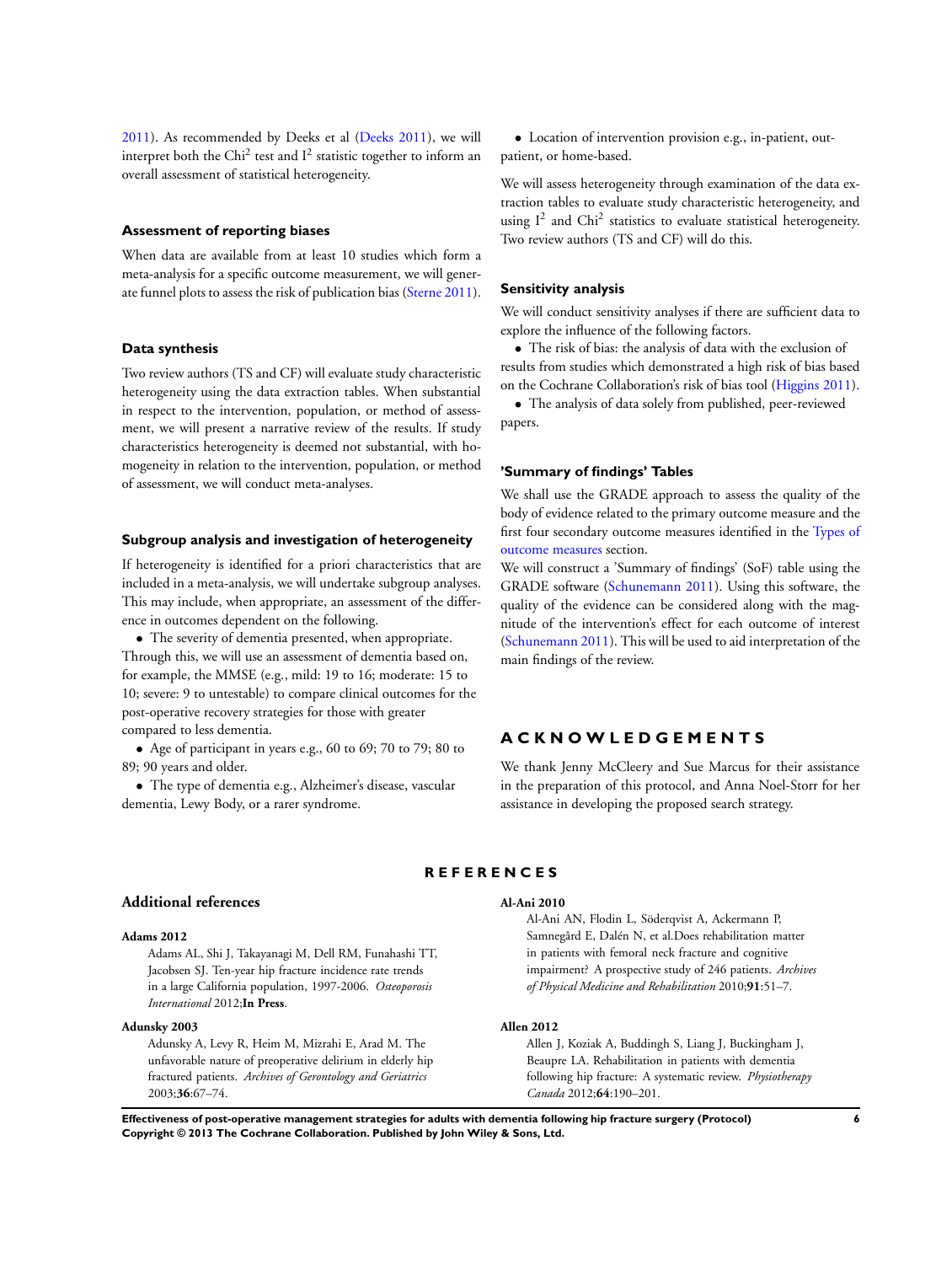## **American Psychiatric Association 1994**

American Psychiatric Association. *Diagnostic and Statistical Manual of Mental Disorders (DSM-IV)*. Washington DC: American Psychiatric Association, 1994.

#### **Brandt 1991**

Brandt J. The Hopkins Verbal Learning Test: development of a new verbal memory test with six equivalent forms. *The Clinical Neuropsychologist* 1991;**5**:125–42.

## **Bucks 1996**

Bucks RS, Ashworth DL, Wilcock GK, Siegfried K. Assessment of activities of daily living in dementia development of the Bristol Activities of Daily Living Scale. *Age and Ageing* 1996;**25**:113–20.

## **Cameron 2000**

Cameron I, Crotty M, Currie C, Finnegan T, Gillespie L, Gillespie W, et al.Geriatric rehabilitation following fractures in older people: a systematic review. *Health Technology Assessments* 2000;**4**:1–111.

## **Cohen-Mansfield 1986**

Cohen-Mansfield J. Agitated behaviors in the elderly. II. Preliminary results in the cognitively deteriorated. *Journal of the American Geriatric Society* 1986;**34**:722–7.

### **Cummings 1994**

Cummings J, Mega M, Gray K, Rosenberg-Thompson S, Carusi DA, Gornbein J. The Neuropsychiatric Inventory: Comprehensive assessment of psychopathology in dementia. *Neurology* 1994;**44**:2308–14.

#### **Cummings 2002**

Cummings SR, Melton LJ. Epidemiology and outcomes of osteoporotic fractures. *Lancet* 2002;**359**:1761–7.

## **Dawson 1996**

Dawson J, Fitzpatrick R, Carr A, Murray D. Questionnaire on the perceptions of patients about total hip replacement. *Journal of Bone and Joint Surgery - British Edition* 1996;**78**: 185–90.

## **Deeks 2011**

Deeks JJK, Higgins JPT, Altman DG. Chapter 9: Analysing data and undertaking meta-analysis. In: Higgins JPT, Green S editor(s). *Cochrane Handbook for Systematic Reviews*. Chichester, UK: Wiley-Blackwell, 2011:243–96.

## **Drummond 2005**

Drummond M, Sculpher MJ, Torrance GW, O'Brien B, Stoddart GL. *Methods for the Economic Evaluation of Health Care Programmes*. Oxford: Oxford University Press, 2005.

## **Dy 2012**

Dy CJ, Dossous PM, Ton QV, Hollenberg JP, Lorich DG, Lane JM. The medical orthopaedic trauma service: an innovative multidisciplinary team model that decreases in-hospital complications in patients with hip fractures. *Journal of Orthopaedic Trauma* 2012;**26**:379–83.

## **Egbert 1996**

Egbert AM. Postoperative pain management in the frail elderly. *Clinical Geriatric Medicine* 1996;**12**:583–99.

## **EuroQol Group 1990**

EuroQol Group. EuroQol-a new facility for the measurement of health-related quality of life. *Health Policy* 1990;**16**:199–208.

## **Feeny 2002**

Feeny D, Furlong W, Torrance GW, Goldsmith CH, Zhu Z, DePauw S, et al.Multiattribute and single-attribute utility functions for the health utilities index mark 3 system. *Medical Care* 2002;**40**:113–28.

#### **Feldt 1998**

Feldt KS, Ryden MB, Miles S. Treatment of pain in cognitively impaired compared with cognitively intact older patients with hip-fracture. *Journal of the American Geriatric Society* 1998;**46**:1079–85.

## **Folstein 1975**

Folstein M, Folstein S, McHugh P. "Mini-Mental State" A practical method for grading the cognitive state of patients for the clinician. *Journal of Psychiatric Research* 1975;**12**: 189-98.

## **Gruber-Baldini 2003**

Gruber-Baldini AL, Zimmerman S, Morrison RS, Grattan LM, Hebel JR, Dolan MM, et al.Cognitive impairment in hip fracture patients: timing of detection and longitudinal follow-up. *Journal of the American Geriatric Society.* 2003; **51**:1227–36.

#### **Handoll 2009**

Handoll HH, Cameron ID, Mak JC, Finnegan TP. Multidisciplinary rehabilitation for older people with hip fractures. *Cochrane Database of Systematic Reviews* 2009;**4**: CD007125.

## **Hashmi 2004**

Hashmi MA, Tellisi N, Rigby AS, Wahab KH. The value of a prognostic scoring system in the rehabilitation of elderly patients with proximal femoral fractures. *International Journal of Clinical Practice* 2004;**58**:2–5.

#### **Henderson 2007**

Henderson C, Malley J, Knapp M. *Maintaining good health for older people with dementia who experience fractured neck of femur*. London: National Audit Office: Personal Social Services Research Unit, London School of Economics and Political Science, 2007.

#### **Hershkovitz 2010**

Hershkovitz A, Polatov I, Beloosesky Y, Brill S. Factors affecting mortality of frail hip-fractured elderly patients. *Archives of Gerontology and Geriatrics* 2010;**51**:113–6.

## **Higgins 2011**

Higgins JPT, Altman DG. Assessing risk of bias in included studies. In: Higgins JPT, Green S editor(s). *Cochrane Handbook for Systematic Reviews*. Chichester, UK: Wiley-Blackwell, 2011:187–242.

### **Hodkinson 1972**

Hodkinson HM. Evaluation of a mental test score for assessment of mental impairment in the elderly. *Age and Ageing* 1972;**1**:233–8.

**Effectiveness of post-operative management strategies for adults with dementia following hip fracture surgery (Protocol) 7 Copyright © 2013 The Cochrane Collaboration. Published by John Wiley & Sons, Ltd.**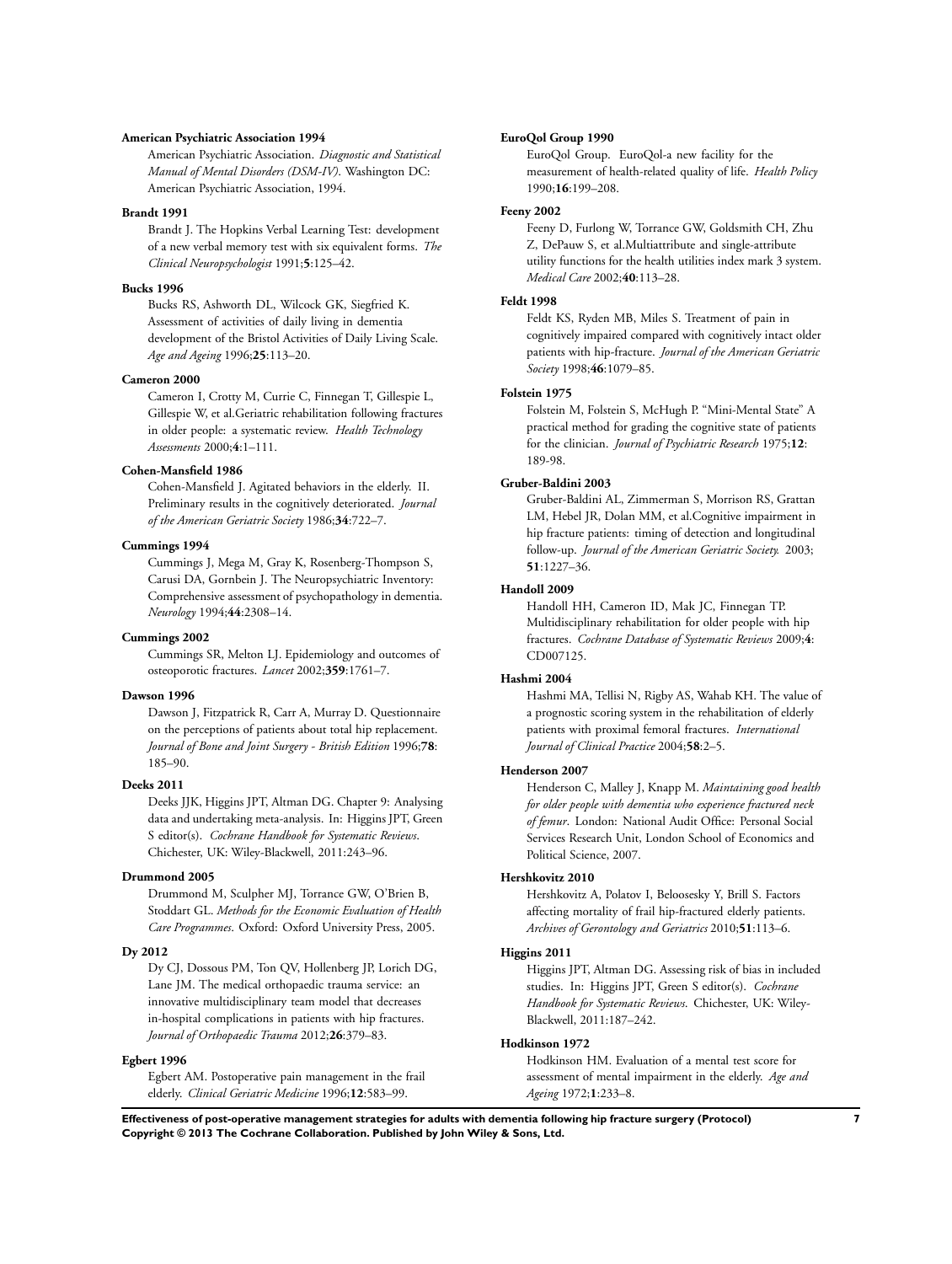#### **Hunt 2009**

Hunt GR, Crealey G, Murthy BVS, Hall GM, Constantine P, O'Brien S, et al.The consequences of early discharge after hip arthroplasty for patient outcomes and healthcare costs: comparison of three centres with differing durations of stay. *Clinical Rehabilitation* 2009;**23**:1067–77.

## **Huusko 2000**

Huusko TM, Karppi P, Avikainen V, Kautiainen H, Sulkava R. Randomised, clinically controlled trial of intensive geriatric rehabilitation in patients with hip fracture: subgroup analysis of patients with dementia. *BMJ* 2000; **321**:1107–11.

## **Jameson 2012**

Jameson SS, Khan SK, Baker P, James P, Gray A, Reed MR, Deehan DJ. A national analysis of complications following hemiarthroplasty for hip fracture in older patients. *QJM* 2012;**105**:55–60.

## **Jorm 1989**

Jorm AF, Jacomb PA. The Informant Questionnaire on Cognitive Decline in the Elderly (IQCODE): Sociodemographic correlates, reliability, validity and some norms. *Psychological Medicine* 1989;**19**:1015–22.

## **Kammerlander 2010**

Kammerlander C, Roth T, Friedman SM, Suhm N, Luger TJ, Kammerlander-Knauer U, et al.Ortho-geriatric servicea literature review comparing different models. *Osteoporosis International* 2010;**21 Suppl 4**:S637–46.

#### **Knapp 2007**

Knapp M, Privette A. *Dementia UK Alzheimer's Society*. London: Alzheimer's Society, 2007.

### **Lefebvre 2011**

Lefebvre C, Manheimer E, Glanville J. Chapter 6: Searching for studies. In: Higgins JPT, Green S editor(s). *Cochrane Handbook for Systematic Reviews*. Chichester, UK: Wiley-Blackwell, 2011:96–150.

#### **Lenze 2007**

Lenze EJ, Skidmore ER, Dew MA, Butters MA, Rogers JC, Begley A, et al.Does depression, apathy or cognitive impairment reduce the benefit of inpatient rehabilitation facilities for elderly hip fracture patients?. *General Hospital Psychiatry* 2007;**29**:141–6.

## **Lieberman 2006**

Lieberman D, Friger M, Lieberman D. Inpatient rehabilitation outcome after hip fracture surgery in elderly patients: a prospective cohort study of 956 patients. *Archies of Physical Medicine and Rehabilitation* 2006;**87**:167–71.

## **Magaziner 1990**

Magaziner J, Simonsick EM, Kashner TM, Hebel JR, Kenzora JE. Predictors of functional recovery one year following hospital discharge for hip fracture: a prospective study. *Journal of Gerontology* 1990;**45**:M101–7.

## **Magaziner 2002**

Magaziner J, Hawkes W, Hebel JR, Zimmerman SI, Fox KM, Dolan M, et al.Recovery from hip fracture in eight areas of function. *Journal of Gerontology. Series A. Biological Sciences and Medical Sciences* 2002;**55**:M498–507.

### **Mahoney 1965**

Mahoney F, Barthel D. Functional evaluation: the Barthel Index. *Maryland Medical Journal* 1965;**14**:61-5.

## **Mathuranath 2005**

Mathuranath PS, Nestor PJ, Berrios GE, Rakowicz W, Hodges JR. A brief cognitive test battery to differentiate Alzheimer's disease and frontotemporal dementia. *Neurology* 2000;**55**:1613-20.

## **McGilton 2012**

McGilton KS, Davis A, Mahomed N, Flannery J, Jaglal S, Cott C, et al.An inpatient rehabilitation model of care targeting patients with cognitive impairment. *BMC Geriatrics* 2012;**12**:21.

## **Morrison 1998**

Morrison RS, Ahronheim JC, Morrison GR, Darling E, Baskin SA, Morris J, et al.Pain and discomfort associated with common hospital procedures and experiences. *Journal of Pain and Symptom Management* 1998;**15**:91–101.

## **Morrison 2000**

Morrison RS, Siu AL. A comparison of pain and its treatment in advanced dementia and cognitively intact patients with hip fracture. *Journal of Pain and Symptom Management* 2000;**19**:240–8.

## **Nasreddine 2005**

Nasreddine ZS, Phillips NA, Bédirian V, Charbonneau S, Whitehead V, Collin I, et al.The Montreal Cognitive Assessment (MoCA): A brief screening tool for mild cognitive impairment. *Journal of the American Geriatrics Society* 2005;**53**:695–9.

## **NICE 2011**

NICE. Hip fracture: The management of hip fracture in adults. Available at: http://publications.nice.org.uk/hipfracture-cg124 2011.

#### **Nouri 1987**

Nouri FM, Lincoln NB. An extended activities of daily living scale for stroke patients. *Clinical Rehabilitation* 1987; **1**:301–5.

## **Parker 2010**

Parker MJ, Handoll HHG. Gamma and other cephalocondylic intramedullary nails versus extramedullary implants for extracapsular hip fractures in adults. *Cochrane Database of Systematic Reviews* 2010;**9**:CD000093.

## **Rosen 1984**

Rosen WG, Mohs RC, Davis KL. A new rating scale for Alzheimer's disease. *American Journal of Psychiatry* 1984; **141**:1356–64.

#### **Schunemann 2011**

Schunemann HJ, Oxman AD, Higgins JPT, Glasziou P, Guyatt GH. Presenting results and 'Summary of findings' tables. In: Higgins JPT, Green S editor(s). *Cochrane Handbook of Systematic Reviews*. Chichester, UK: Wiley-Blackwell, 2011:335–57.

## **Shemilt 2008**

Shemilt I, Mugford M, Byford S, Drummond M, Eisenstein E, Knapp M, et al.Chapter 15: Incorporating

**Effectiveness of post-operative management strategies for adults with dementia following hip fracture surgery (Protocol) 8 Copyright © 2013 The Cochrane Collaboration. Published by John Wiley & Sons, Ltd.**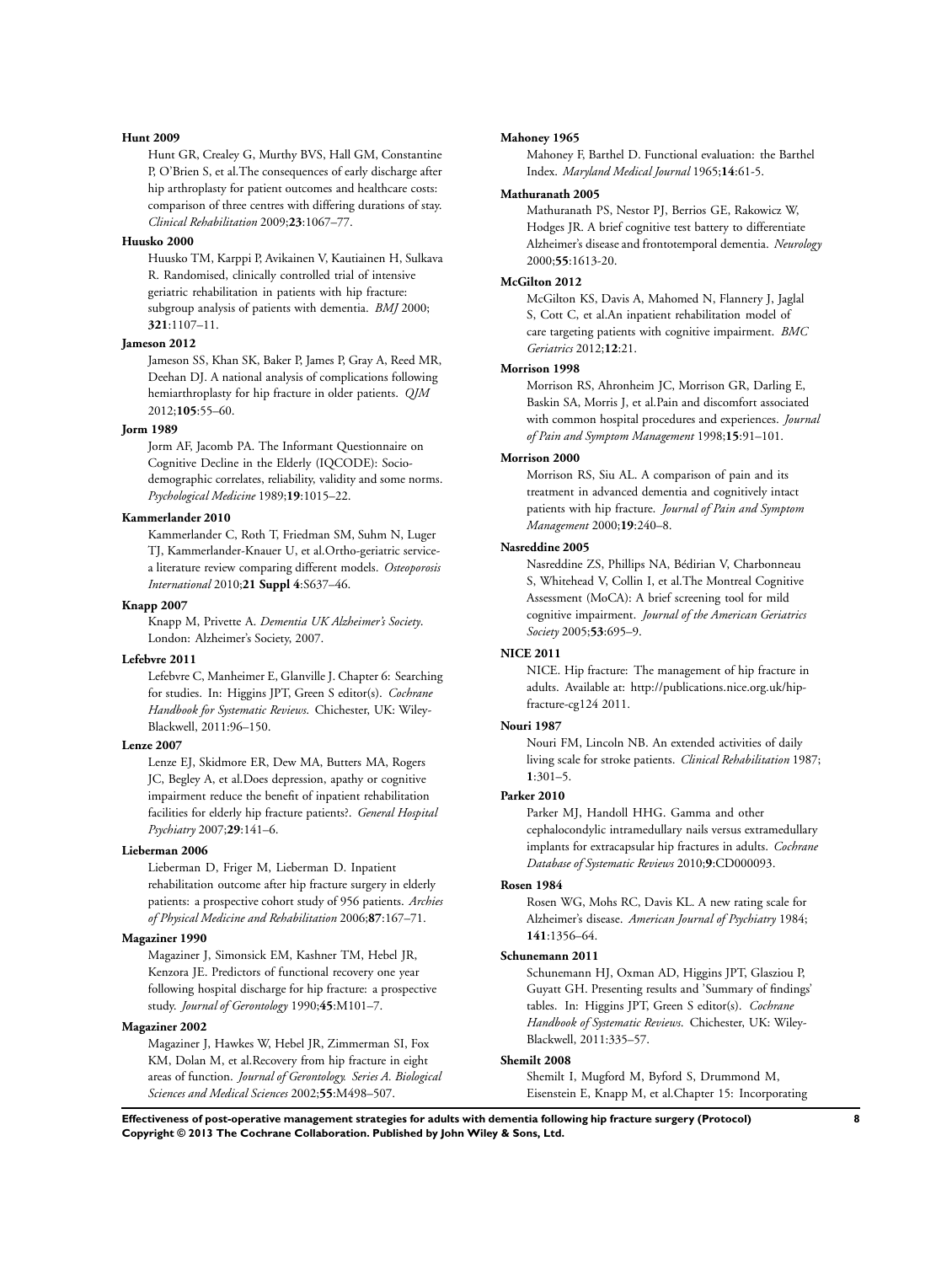<span id="page-10-0"></span>economics evidence. In: Higgins JPT, Green S editor (s). *Cochrane Handbook for Systematic Reviews of Interventions. Version 5.0.1 [updated September 2008]*. The Cochrane Collaboration: Available from www.cochranehandbook.org, 2008.

### **Smith 2005**

Smith SC, Lamping DL, Banerjee S, Harwood R, Foley B, Smith P, et al.Measurement of health-related quality of life for people with dementia: development of a new instrument (DEMQOL) and an evaluation of current methodology. *Health Technology Assessment* 2005;**9**:1–93.

## **Steiner 1997**

Steiner JF, Kramer AM, Eilertsen TB, Kowalsky JC. Development and validation of a clinical prediction rule for prolonged nursing home residence after hip fracture. *Journal of the American Geriatric Society* 1997;**45**:1510–4.

#### **Stenvall 2012**

Stenvall M, Berggren M, LundströmM, Gustafson Y, Olofsson B. A multidisciplinary intervention program improved the outcome after hip fracture for people with dementia--subgroup analyses of a randomized controlled trial. *Archives of Gerontology and Geriatrics* 2012;**54**:e284–9.

### **Sterne 2011**

Sterne J, Egger M, Moher D. Chapter 10: Addressing reporting bias. In: Higgins JPT, Green S editor(s). *Cochrane Handbook for Systematic Reviews*. Chichester, UK: Wiley-Blackwell, 2011.

## **Söderqvist 2007**

Söderqvist A, Ponzer S, Tidermark J. Cognitive function and pressure ulcers in hip fracture patients. *Scandinavian Journal of Caring Sciences* 2007;**21**:79–83.

## **Trigg 2007**

Trigg R, Skevington, SM, Jones RW. How can we best assess the quality of life of people with dementia? The Bath Assessment of Subjective Quality of Life in Dementia (BASQID). *The Gerontologist* 2007;**47**:789–97.

## **Uzoigwe 2012**

Uzoigwe CE, Burnand HG, Cheesman CL, Aghedo DO, Faizi M, Middleton RG. Early and ultra-early surgery in hip fracture patients improves survival. *Injury* 2013;**44**(6): 726–9.

## **Vidal 2012**

Vidal EI, Moreira-Filho DC, Pinheiro RS, Souza RC, Almeida LM, Camargo KR Jr, et al.Delay from fracture to hospital admission: a new risk factor for hip fracture mortality?. *Osteoporosis International* 2013;**In Press**.

### **Warden 2003**

Warden V, Hurley AC, Volicer V. Development and psychometric evaluation of the Pain Assessment in Advanced Dementia (PAINAD) scale. *Journal of American Medical Directors Association* 2003;**4**:9–15.

## **Ware 1992**

Ware JE Jr, Sherbourne CD. The MOS 36-item short-form health survey (SF-36). I. Conceptual framework and item selection. *Medical Care* 1992;**30**:473–83.

## **Ware 1996**

Ware JE, Kosinski M, Keller SD. A 12-item short-form health survey. *Medical Care* 1996;**34**:220–3.

## **World Health Organization 2007**

World Health Organization. International Statistical Classification of Diseases and Related Health Problems. 10th Revision. http://apps.who.int/classifications/apps/icd/ icd10online/ 2007 2007.

## **Zhao 2012**

Zhao Y, Shen L, Ji H-F. Alzheimer's disease and risk of hip fracture. *The Scientific World Journal* 2012;**872173**:1–5. ∗ *Indicates the major publication for the study*

## **A P P E N D I C E S**

## **Appendix 1. MEDLINE search strategy**

|  |  |  | 1. exp Dementia/ |
|--|--|--|------------------|
|--|--|--|------------------|

- 2. Delirium/
- 3. Wernicke Encephalopathy/
- 4. Delirium, Dementia, Amnestic, Cognitive Disorders/
- 5. dement\*.mp.
- 6. alzheimer\*.mp.
- 7. (lewy\* adj2 bod\*).mp.
- 8. deliri\*.mp.
- 9. (chronic adj2 cerebrovascular).mp.

**Effectiveness of post-operative management strategies for adults with dementia following hip fracture surgery (Protocol) 9 Copyright © 2013 The Cochrane Collaboration. Published by John Wiley & Sons, Ltd.**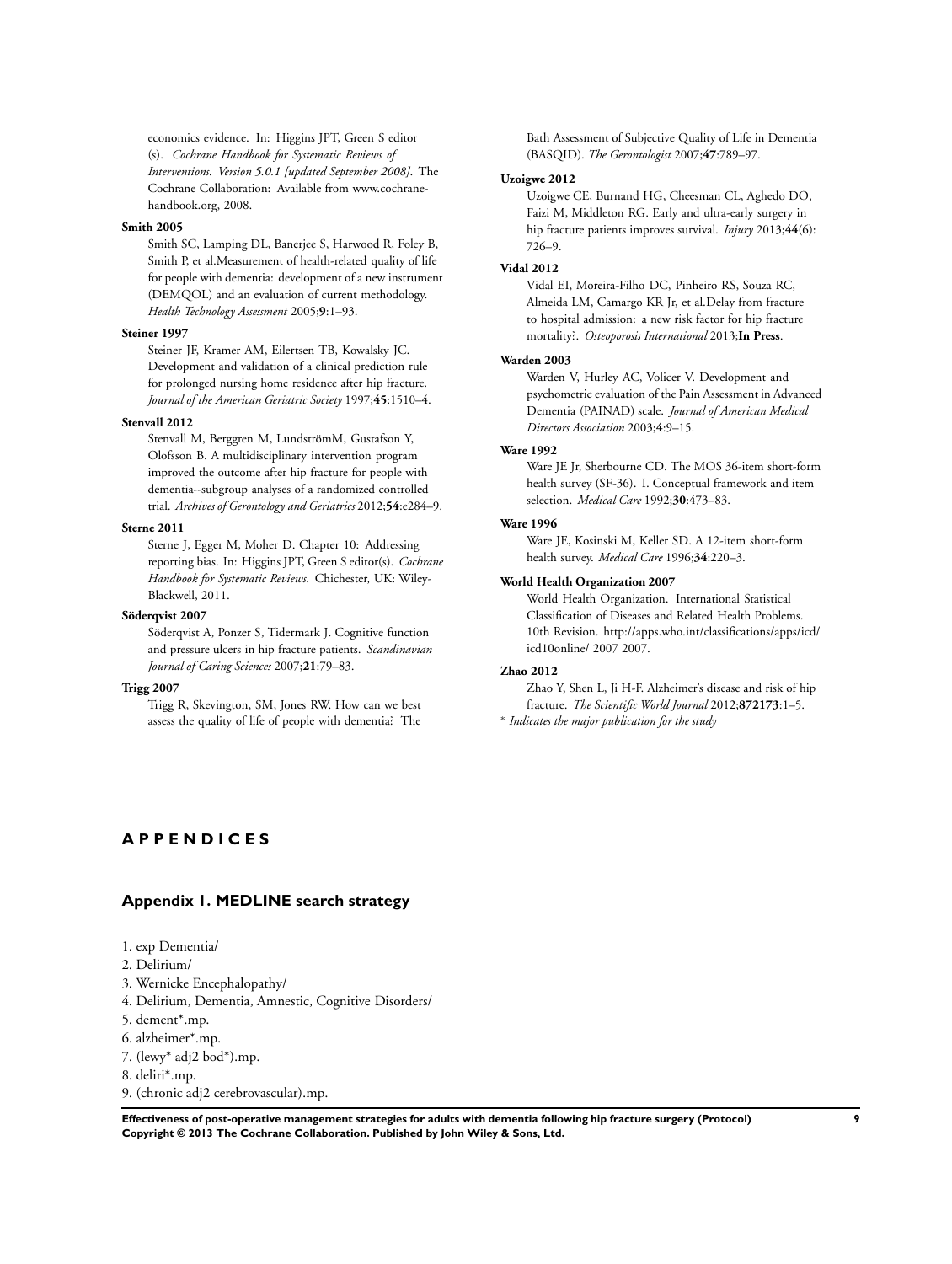- 10. ("organic brain disease" or "organic brain syndrome").mp.
- 11. ("normal pressure hydrocephalus" and "shunt\*").mp.
- 12. "benign senescent forgetfulness".mp.
- 13. (cerebr\* adj2 deteriorat\*).mp.
- 14. (cerebral\* adj2 insufficient\*).mp.
- 15. (pick\* adj2 disease).mp.
- 16. (creutzfeldt or jcd or cjd).mp.
- 17. huntington\*.mp.
- 18. binswanger\*.mp.
- 19. korsako\*.mp.
- 20. or/1-19
- 21. exp Femur/
- 22. exp Fractures, Bone/
- 23. exp Fracture Fixation/
- 24. exp Fracture Healing/
- 25. or/22-24
- 26. 21 and 25
- 27. (hip or hips or pertrochant\* or intertrochant\* or trochanteric or subtrochanteric or extracapsular\*).ti,ab.
- 28. ((femur\* or femoral\*) adj3 (neck or proximal)).ti,ab.
- 29. 27 or 28
- 30. ((hip or hips or pertrochant\* or intertrochant\* or trochanteric or subtrochanteric or extracapsular\* or ((femur\* or femoral\*) adj3 (neck or proximal))) adj4 fracture).ti,ab.
- 31. randomized controlled trial.pt.
- 32. controlled clinical trial.pt.
- 33. randomi?ed.ab.
- 34. randomly.ab.
- 35. placebo.ab.
- 36. drug therapy.fs.
- 37. trial.ab.
- 38. groups.ab.
- 39. ("double-blind\*" or "single-blind\*").ti,ab.
- 40. (RCT or CCT).ti,ab.
- 41. or/31-40
- 42. (animals not (humans and animals)).sh.
- 43. 41 not 42
- 44. 29 or 30
- 45. 20 and 43 and 44

## **C O N T R I B U T I O N S O F A U T H O R S**

TS: drafted the protocol; develop and run the search strategy; reviewed and approved final protocol; act as guarantor.

YH: drafted the protocol; reviewed and approved final protocol.

CH: drafted the protocol; reviewed and approved final protocol.

JC: drafted the protocol; reviewed and approved final protocol.

OS: drafted the protocol; reviewed and approved final protocol.

CF: drafted the protocol; reviewed and approved final protocol.